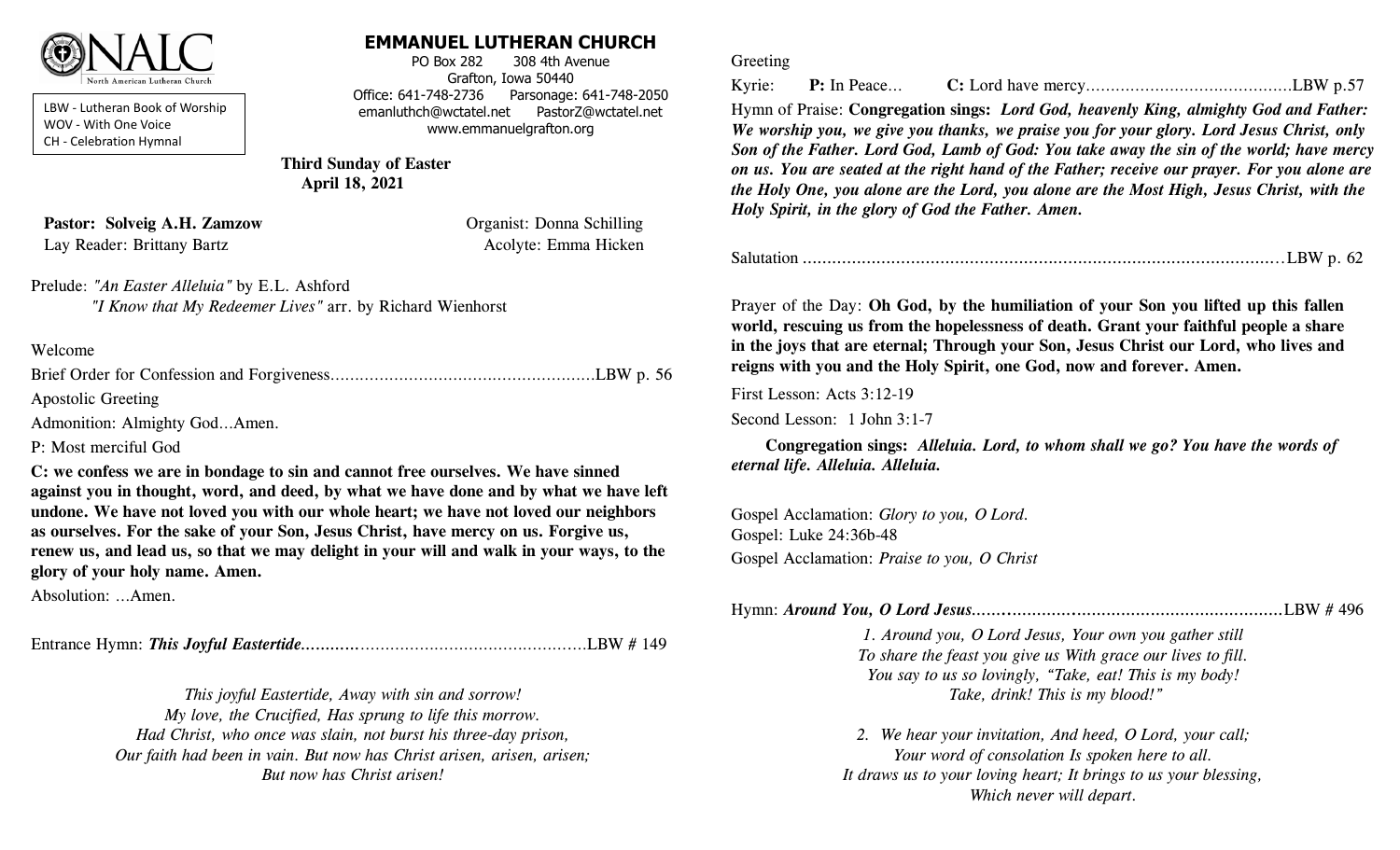*3. We are your own forever; Until our final breath We will be true and never- In joy, in grief, in death-Depart from you, for you are still Among your people dwelling, As you have said you will.* 

#### Sermon

Sermon Hymn: *Now All the Vault of Heaven Resounds....*……………………….LBW # 143

*1. Now all the vault of heav'n resounds In praise of love that still abounds: "Christ has triumphed! He is living!" Sing, choirs of angels, loud and clear! Repeat their song of glory here: "Christ has triumphed! Christ has triumphed!" Alleluia, alleluia, alleluia!* 

*2. Eternal is the gift he brings, Therefore our heart with rapture sings: " Christ has triumphed! He is living!" Now still he comes to give us life And by his presence stills all strife. Christ has triumphed! He is living! Alleluia, alleluia, alleluia!*

*3. Oh, fill us, Lord, with dauntless love; Set heart and will on things above That we conquer through your triumph; Grant grace sufficient for life's day That by our lives we truly say: Christ has triumphed! He is living! Alleluia, alleluia, alleluia!* 

*4. Adoring praises now we bring And with the heav'nly blessed sing: "Christ has triumphed! Alleluia!" Be to the Father, and our Lord, To Spirit blest, most holy God, All the glory, never ending! Alleluia, alleluia, alleluia!* 

Recognition of Graduates

### Apostles Creed:

**I believe in God, the Father almighty, creator of heaven and earth.**

**I believe in Jesus Christ, his only Son, our Lord.**

**He was conceived by the power of the Holy Spirit and born of the virgin Mary.**

**He suffered under Pontius Pilate, was crucified, died and was buried.**

**He descended into hell. On the third day he rose again.**

**He ascended into heaven, and is seated at the right hand of the Father.**

**He will come again to judge the living and the dead.**

**I believe in the Holy Spirit, the holy catholic Church,**

**the communion of saints, the forgiveness of sins,**

**the resurrection of the body, and the life everlasting. Amen**

| Announcements |  |
|---------------|--|

Closing Hymn: **You Are The Seed WOV # 753**

*1.You are the seed that will grow a new sprout; you're a star that will shine in the night; you are the yeast and a small grain of salt, a beacon to glow in the dark. You are the dawn that will bring a new day; you're the wheat that will bear golden grain; you are a sting and a soft, gentle touch, to witness wherever you go. (Refrain)*

*Refrain: Go, my friends, go to the world, proclaim the great love of God; messengers to tell the way of life, peace and pardon for all. Be, my friends, a loyal witness, from the dead Christ arose; "Lo, I'll be with you forevermore, till the end of the world."*

*2. You are the flame that will lighten the dark, so resplendent with hope, faith, and love; you are the shepherds to lead the whole world to waters and pastures of peace. "You are the friends that I chose for myself, you're the word that I want to proclaim. You are the new reign of God built on rock, where justice and truth are at home." (Refrain)*

*3. You are the life that will nurture the plant; you're the waves in a turbulent sea; yesterday's yeast is beginning to rise, a new loaf of bread it will yield. There is no place for a city to hide, there's no mountain can cover its might; let your light shine so that your loving works give honor and glory to God. (Refrain)*

## \*\* PLEASE BE SEATED AFTER THE HYMN. YOU WILL BE USHERED OUT, STARTING FROM THE BACK OF THE SANCTUARY. PLEASE EXIT THROUGH THE DOUBLE GLASS DOORS. \*\*

Used by permission of Augsburg Fortress license #15627-L

Chimes and Postlude: *"Christ is Arisen"* arr/ by Samuel Scheidt

**Members, friends and visitors: welcome to our worship today.** We are glad you are here and your presence is important to all of us. Whatever your joys and sorrow are, we pray this worship time with and under the gracious Word of God will bring peace and contentment into your days and assure you of the great gift God has given to the world in Jesus, the Christ.